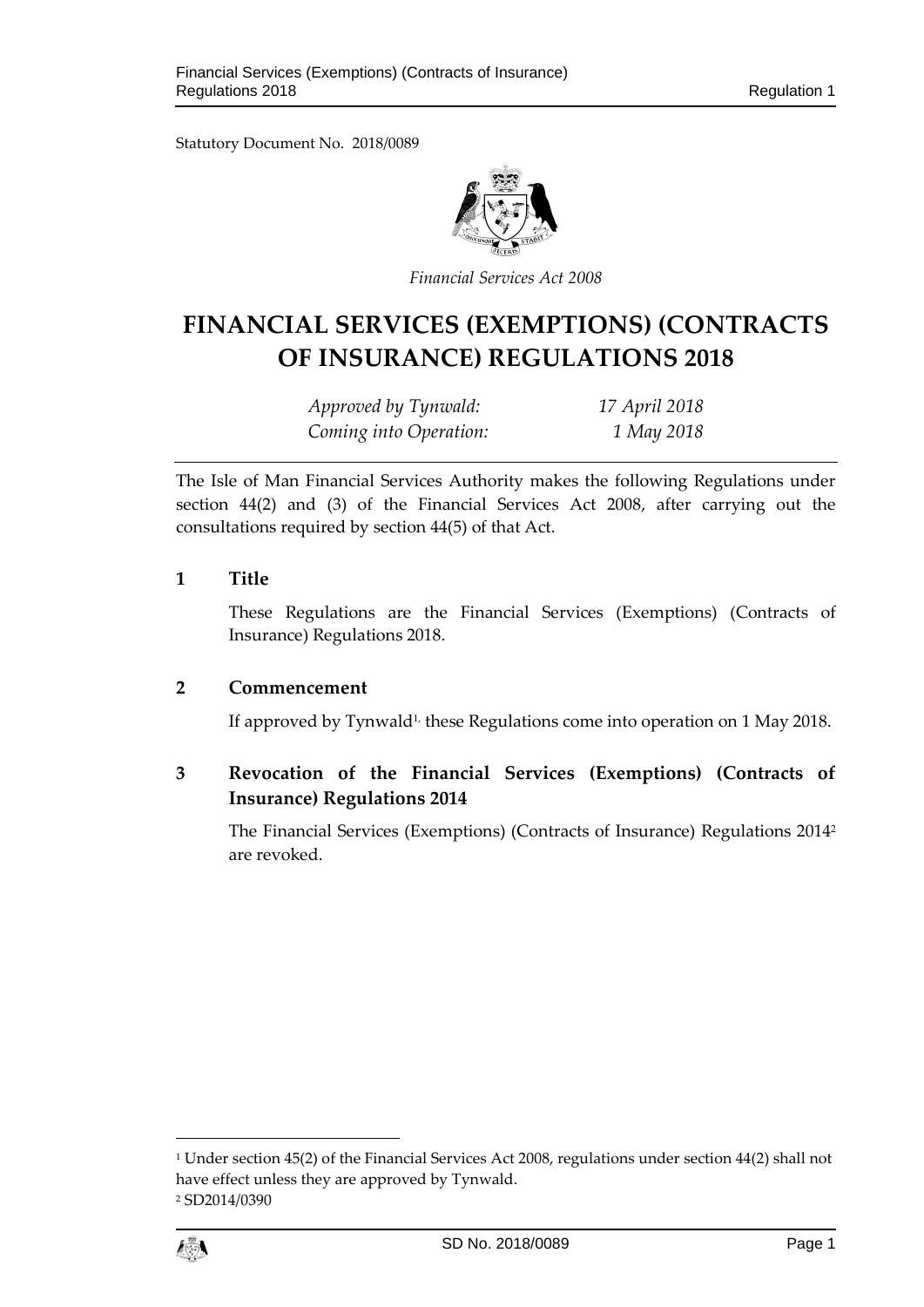#### **MADE 1 MARCH 2018**

# **K. BADGEROW**

*Chief Executive of the Isle of Man Financial Services Authority*

**G.F. KARRAN** *Member of the Isle of Man Financial Services Authority*